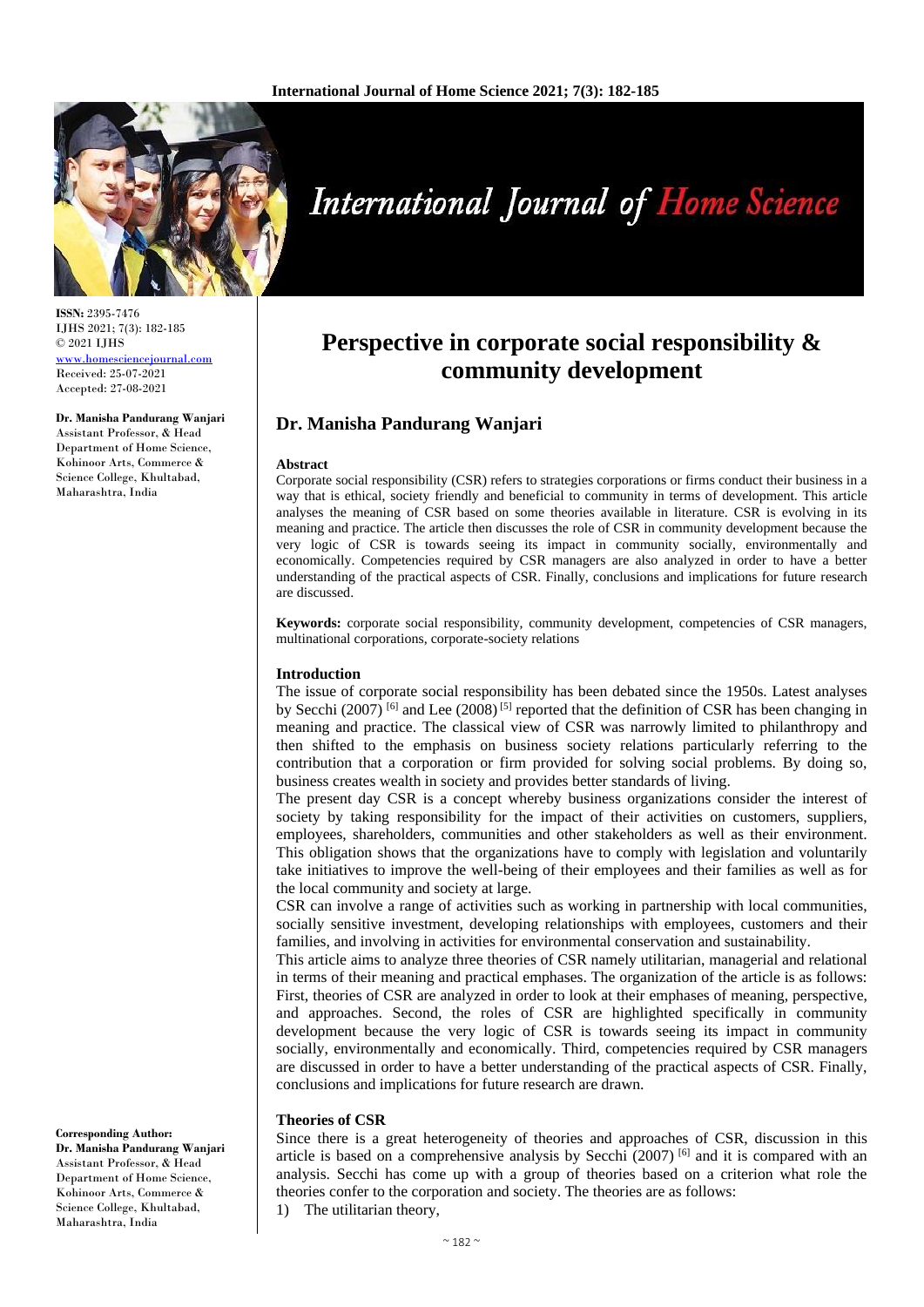- 2) The managerial theory, and
- 3) The relational theory.

On the other hand, analysis maps CSR into four types of territories. They are:

- 1. Instrumental theories,
- 2. Political theories,
- 3. Integrative theories, and
- 4. Ethical theories.

There is no doubt that some similarities do exist in both conceptualizations of CSR and the discussion will be based on emphases and approaches.

# **Utilitarian Theories**

In the utilitarian theories the corporation serves as a part of the economic system in which the function is mechanical i.e. traditionally known as in profit maximization. CSR ideas emerged after a realization that there is a need for an economics of responsibility, embedded in the business ethics of a corporation. Instrumental theories were also based on the basic idea about investment in a local community in which Friedman strongly stated earlier that the investment will be in long run provide resources and amenities for the livelihoods of the people in the community.

Secchi  $(2007)$ <sup>[6]</sup> further divides the utilitarian group of theories into two, namely, the social costs of the corporation and the idea of functionalism. The social cost theory has a basis for CSR in which the socio-economic system in the community is said to be influenced by the corporate noneconomic forces. It is also called instrumental theory because it is understood that CSR as a mere means to the end, which leads to the fact that the social power of the corporation is materialized specifically in its political relationship with society. The utilitarian theory, therefore, suggests that the corporation needs to accept social duties and rights to participate in social co-operation.

### **Managerial Theory**

Secchi's (2007) <sup>[6]</sup> analysis further stresses the logic of managerial theory that emphasizes corporate management in which CSR are approached by the corporation internally. This makes the difference between utilitarian and managerial perspective of CSR. Managerial theories have been divided into three sub-groups:

- 1. Corporate social performance (CSP);
- 2. Social accountability, auditing and reporting (SAAR), and
- 3. Social responsibility for multinationals.

CSP aims to measure the contribution the social variable makes to economic performance. CSP of a corporation is further sub-divided into five dimensions in order to keep detailed information about its existence in the corporate chains:

- 1. Centrality measures the way CSR is compatible with mission of the core goals;
- 2. Specificity gauges the advantages CSR brings to the corporation;
- 3. Pro-activity that measures the degree of reaction to external demands;
- 4. Voluntarism that accounts for the discretion the firm in implementing CSR; and
- 5. Visibility refers to the way the responsible behavior is perceived by community of stakeholders.

As conclusion, the managerial theory generates interests in the sense that CSR considers socio-economic variables to measure firms' socio-economic performance, as well as to link social responsibility ideology to business strategy. Secchi (2005) further elaborates that SAAR are strictly related to social performance contributions through accounting, auditing and reporting procedures. SAAR means a firm accounts for its action.

CSR for multinationals (MNCs) grows as a result of global competitions and challenges they faced. This aspect of managerial theory comes into being as a result of the responsibility the managers have to shoulder by defining useful tools about the CSR for the MNCs to survive in foreign countries.

#### **Relational Theory**

Relational theory has a root from the complex firmenvironment relationships. As the term implies, interrelations between the two are the focus of the analysis of CSR. Relational theory is further divided into four sub-groups of theories:

- 1. Business and society;
- 2. Stakeholder approach;
- 3. Corporate citizenship; and
- 4. Social contract.

Business and society is proposed to mean 'business in society' in which CSR emerges as a matter of interaction between the two entities. One of the measures of CSR is the development of economic values in a society.

Stakeholder approach has been developed as one of the strategies in improving the management of the firm. It is also said as a way to understand reality in order to manage the socially responsible behavior of a firm. The stakeholder approach further considers a firm as an interconnected web of different interests where self creation and community creation happen interdependently; and individuals behave altruistically.

Corporate citizenship of the relational theory strongly depends on the type of community to which it is referred. It is a path that a corporation may take to behave responsibly. Fundamentally, it is about the relationship that a corporation develops with its stakeholders, and therefore, the former has to continuously search for engagement and commitment with the latter.

Finally, the social contract theory of the relational group refers to the fundamental issue of justifying the morality of economic activities in order to have a theoretical basis for analyzing social relations between corporation and society.

# **Conclusions about the three groups of CSR theories are as follows**

- a) Utilitarian is simplified in its views by the individuals and mechanical from the corporation perspective,
- b) Managerial is very organizational oriented and measurable; and
- c) Relational is values-based as well as interdependent between the corporation and society.

The following section discusses the meaning of community development and the roles of CSR in community development based on various contexts around the globe. The role of CSR is essentially towards understanding what does the community gain from the various CSR initiatives.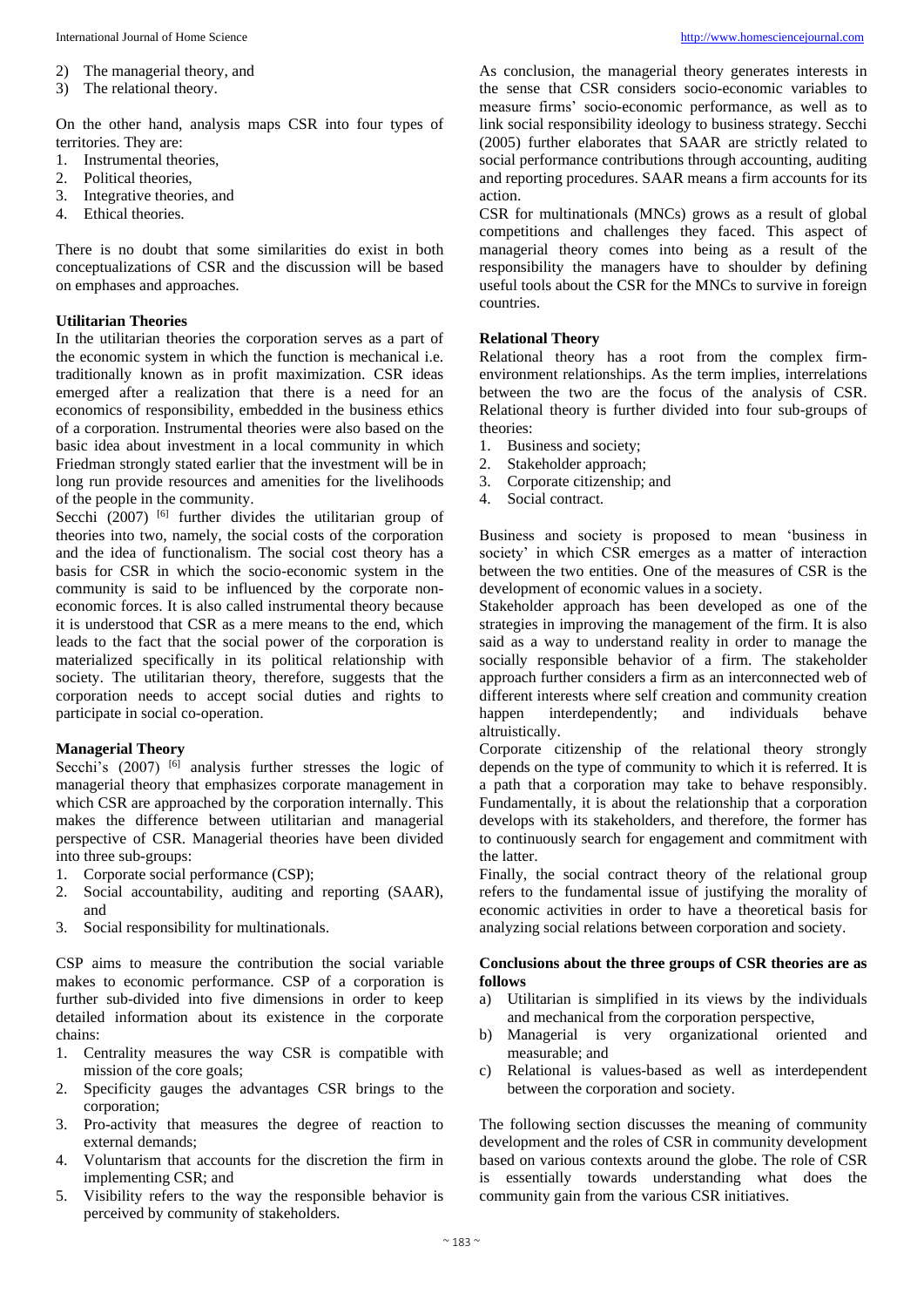# **Role of CSR in Community Development Meaning of Community Development**

First of all community is generally defined as a group of people sharing a common purpose, who are interdependent for the fulfillment of certain needs, who live in close proximity and interact on a regular basis. The community leaders are individuals who strive to influence others to take responsibility for their actions, their achievements, and the community welfare.

Community development (CD) refers to initiatives undertaken by community with partnership with external organizations or corporation to empower individuals and groups of people by providing these groups with the skills they need to effect change in their own communities. Community developers must understand both how to work with individuals and how to affect communities' positions within the context of larger social institutions.

CD is the combined processes, programs, strategies, and activities that make a community sustainable as compared to economic development which is the marketing of its potential for growth followed by local efforts to act on opportunities. The key purpose is to work with communities experiencing disadvantage, to enable them to collectively identify needs and rights, clarify objectives and take action to meet these within a democratic framework which respects the needs and rights of others.

# **Common Roles of CSR in Community Development**

From the above meaning of CSR, it is undeniable that CSR has implications on community and CD in many ways. The role of CSR in CD used in this paper is any direct and indirect benefits received by the community as results of social commitment of corporations to the overall community and social system. The common roles of CSR in CD are discussed as follows:

- 1. To share the negative consequences as a result of industrialization. This is related to increasing consciencefocused marketplaces necessitating more ethical business processes.
- 2. Closer ties between corporations and community. Through CSR the existence of corporations in the social system is felt beyond a perception that corporation is a place just to get employment and producers of goods and services.
- 3. Helping to get talents. Organizations with a reputation for CSR can take advantage of their status and strengthen their appeal as an attractive employer by making their commitment part of their value proposition for potential candidates.
- 4. CSR helps to protect environment. Some of the world's largest companies have made a highly visible commitment to CSR, for example, with initiatives aimed at reducing their environmental footprint. CSR is for human right corporate sustainability.
- 5. The United Nations have launched the "Global Compact" an initiative to convince international companies to commit themselves to universal principles in relation to protection of human rights.
- 6. Interdependency between a corporation and community. The close link between a corporation and community is another aspect of CSR role in CD because in long run it creates sustainable development.

# **Skills Needed by CSR Managers in Community Development**

factors determining the success of CSR practices especially in helping community. Because CSR profession is so new, transferable skills and knowledge from other related specialization such as environmental management, business ethics, community development, and human resource development are valuable.

Specific skills for CSR managers are very hard to clarify due to the diverse roles and range of disciplines involved. People skills cover adaptability and empathy, developing others in the community, influencing without power, integrity, political awareness, altruism, volunteerism, and adult learning. Finally, technical skills include technical expertise, understanding evaluation and impacts, stakeholder dialogue, human rights and understanding sustainability.

Based on the above skills grouping, CSR managers should have six core competencies. They are understanding community and community development, building capacity, questioning business beyond profit making, stakeholder relations, strategic business and community partnership, and harnessing diversity.

# **Conclusion and research implications**

It is concluded that CSR is about business, government and civil society collaboration with the bottom line is the achievement of win-win situation among the three entities. From the social point of view, CSR should benefit community because the latter has a very complex structure as it consists of individuals with various levels of control of resources physically and intangibly. The analysis on the theories allows the understanding of CSR that goes beyond its traditional meanings; therefore, CSR necessitates a multidisciplinary approach in its perspective and practice. Since the current meaning of CSR is complex, knowing the theories allows scholars to have a better understanding about corporationsociety relations, in which theories and practices of CSR are influenced by numerous economic and non-economic as well as internal and external forces.

Roles of CSR in CD refer to the ways the responsible behavior is perceived by community of stakeholders and how impacts are felt by them. The analysis shows that CSR proved to have many roles and the brought impacts to the community as follows: Closer ties and interdependencies between corporations and community, sharing the costs the society has to pay due to environmental degradation, transfer of technology from international companies to developing countries, environmental protection measures that done together by corporation and the communities, poverty alleviation in the communities, human right advocacy, and helps in data gathering by ICT firms to facilitate public organization functions. Experience has made one thing certain that sustainable CSR solutions at community, provincial and national levels are based on partnerships between government, civil society and business.

It is also concluded that skills needed by CSR managers do vary due to the diverse disciplines involved and also the complexity of the roles and responsibilities of a CSR initiative. There are no specific qualifications required for this field. Because the field is new, transferable skills and knowledge from other related specializations such as environmental management, business ethics, transfer of technology, human resource management and community development, are valued. In short, the skills required by CSR managers are classified as business skills, people skills and technical skills; and the specific skills required are further determined by the mission and vision of the organizations

Skills possessed by CSR managers are among the internal